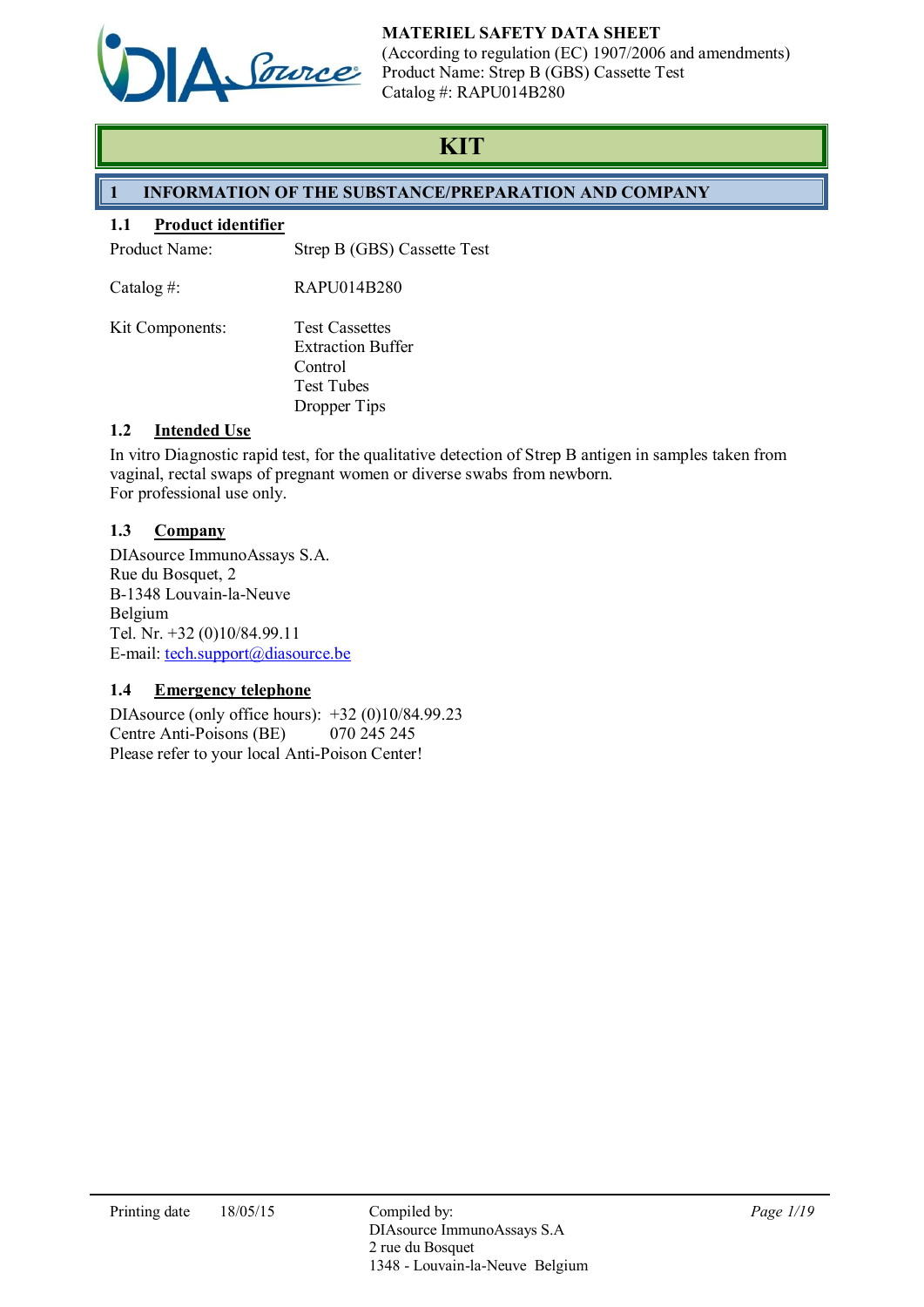

# TEST CASSETTE

# 2 HAZARDS IDENTIFICATION

# 2.1 Classification of the substance or mixture

Not applicable.

# 2.2 Label elements

2.2.1 According to regulation (EC) No. 1272/2008 Hazard picograms and Signal word: Not applicable

2.2.2 Hazardous components for labeling

Hazard statements: Not applicable

Precautionary statements: Not applicable

2.2.3 Labelling according to guideline 1999 / 45 /EC

Hazard pictograms and Signal word: Not applicable

Risk phrases: Not applicable

Safety phrases: Not applicable

# 2.3 Other hazards

Not applicable

# 3 COMPOSITION/INFORMATION ON INGREDIENTS

### Mixture

| Component    | $\cos n^{\circ}$ | EINECS $n^{\circ}$ | Class                                                        | Conc.    |
|--------------|------------------|--------------------|--------------------------------------------------------------|----------|
| Sodium azide | 26628-22-8       | 247-852-1          | $T+$ , N, R 28-32-<br>50/53<br>GHS06, GHS09<br>H 300-400-410 | $0.02\%$ |

For the wording of the listed phrases refer to section 16.

# 4 FIRST AID MEASURES

# 4.1 Description of first aid measures

The following first aid measures are only relevant in the event of serious misuse, whereby the device is disassembled and there is exposure to the chemicals in the strip.

| <b>After Inhalation</b> | Will not occur                                                         |
|-------------------------|------------------------------------------------------------------------|
| After skin contact      | Wash thoroughly with soap and water and rinse thoroughly.              |
| After eye contact       | Rinse opened eye for several minutes under running water.              |
| <b>After Ingestion</b>  | If desiccant or other components are swallowed seek medical attention. |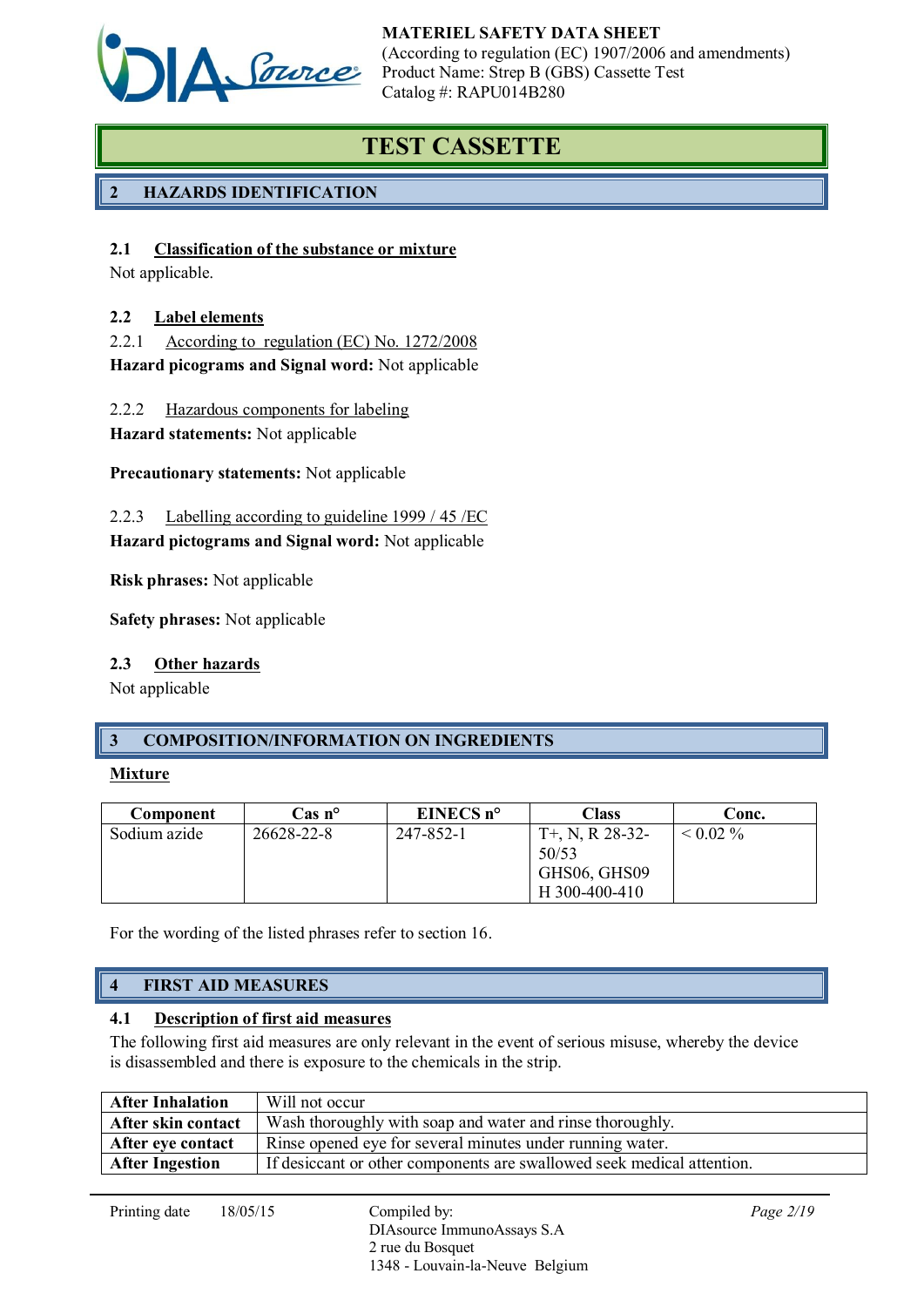

# 4.2 Most important symptoms and effects, both acute and delayed

Not applicable

# 4.3 Indication of any immediate medical attention and special treatment needed

Not applicable

# 5 FIRE FIGHTING MEASURES

### 5.1 Extinguishing media

| Suitable            | $\vert$ CO <sub>2</sub> , powder or water spray. Fight larger fires with water spray or alcohol |
|---------------------|-------------------------------------------------------------------------------------------------|
| extinguishing media | resistant foam.                                                                                 |
| Unsuitable          | Use fire-extinguishing methods suitable to surrounding conditions.                              |
| extinguishing media |                                                                                                 |

# 5.2 Special hazards arising from the substance or mixture

In case of fire, the following can be released: Hazardous fumes and vapours, Carbon oxides  $(CO_x)$ , Nitrogen oxides  $(NO<sub>x</sub>)$ .

### 5.3 Advice for fire fighters

No specific procedure.

# 6 ACCIDENTAL RELEASE MEASURES

# 6.1 Personal precaution, protective equipment and emergency procedures

Refer to Section 8 for protective measures when handling the spillage.

### 6.2 Environmental Precautions

Avoid release to the environment.

### 6.3 Methods and material for containment and cleaning-up

Clean up with broom.

### 6.4 Reference to other sections

Collect material and dispose of waste according to section 13.

# 7 HANDLING AND STORAGE

# 7.1 Precautions for safe handling

Adhere to good laboratory practices (GLP) Wash hands before breaks and at the end of work. In areas where work, do not eat, drink or smoke.

# 7.2 Conditions for safe storage, including any incompatibilities

Store in the original container at 2-30°C, avoid the direct exposure to sunlight.

### 7.3 Specific Use(s)

In vitro Diagnostic rapid test, for the qualitative detection of Strep B antigen in samples taken from vaginal, rectal swaps of pregnant women or diverse swabs from newborn. For professional use only.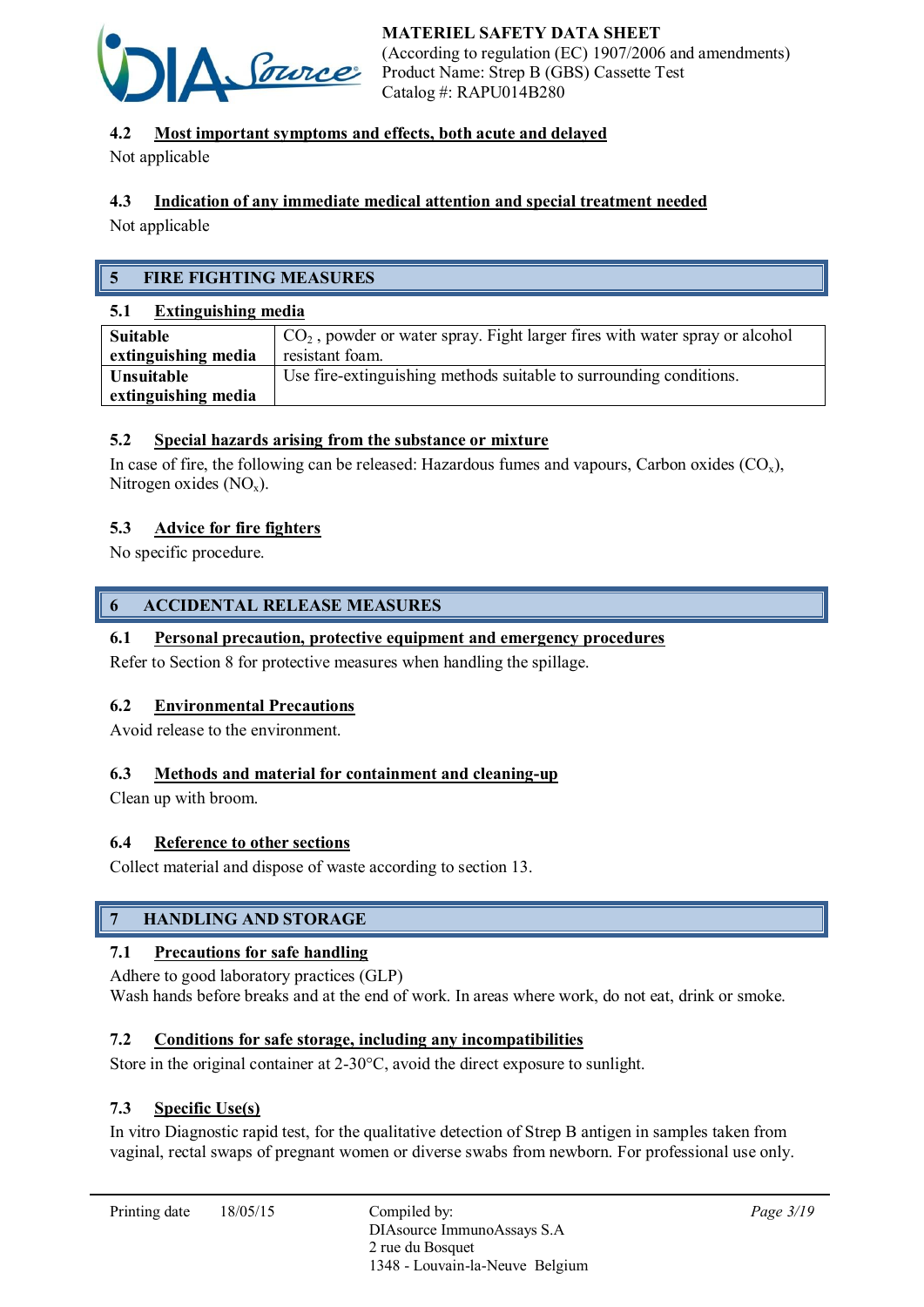

# 8 EXPOSURE CONTROLS/PERSONAL PROTECTION

# 8.1 Control parameters

The product does not contain any relevant quantities of materials with critical values that have to be monitored in the workplace.

### 8.2 Exposure controls

Personal protective equipment:

| General protective and        | Adhere to good laboratory practices (GLP)                                  |  |
|-------------------------------|----------------------------------------------------------------------------|--|
| hygienic measures             | Wash hands before breaks and at the end of work.                           |  |
| <b>Respiratory protection</b> | Not required                                                               |  |
| <b>Protective gloves</b>      | Disposable gloves                                                          |  |
| <b>Material of gloves</b>     | Latex/natural rubber                                                       |  |
| <b>Penetration time of</b>    | Gloves resistance is not critical when the product is handled according to |  |
| glove material                | the instruction for use.                                                   |  |
| <b>Eve Protection</b>         | Safety glasses                                                             |  |
| <b>Body protection</b>        | Lab coat                                                                   |  |

# 9 PHYSICAL AND CHEMICAL PROPERTIES

### 9.1 Information on basic physical and chemical properties

| <b>Physical State</b>         | Solid                                            |
|-------------------------------|--------------------------------------------------|
| Appearance                    | Laminated test strip, housed in a plastic holder |
| Odour                         | Odourless                                        |
| <b>Flash point</b>            | Not applicable                                   |
| Self-igniting                 | The product is not self-igniting                 |
| Danger of explosion           | Product does not present an explosion hazard     |
| <b>Melting point</b>          | Not applicable                                   |
| <b>Boiling point</b>          | Not applicable                                   |
| Vapour pressure               | Not applicable                                   |
| Density $(20^{\circ}C)$       | Not applicable                                   |
| $pH$ -value at 20 $^{\circ}C$ | Not applicable                                   |
| Solubility in water           | Not soluble                                      |

### 9.2 Other safety information

Other physical-chemical data were not determined.

# 10 STABILITY AND REACTIVITY

### 10.1 Reactivity

The product is stable in accordance with the recommended storage conditions.

### 10.2 Chemical Stability

The product is stable in accordance with the recommended storage conditions.

### 10.3 Possibility of hazardous reactions

None known.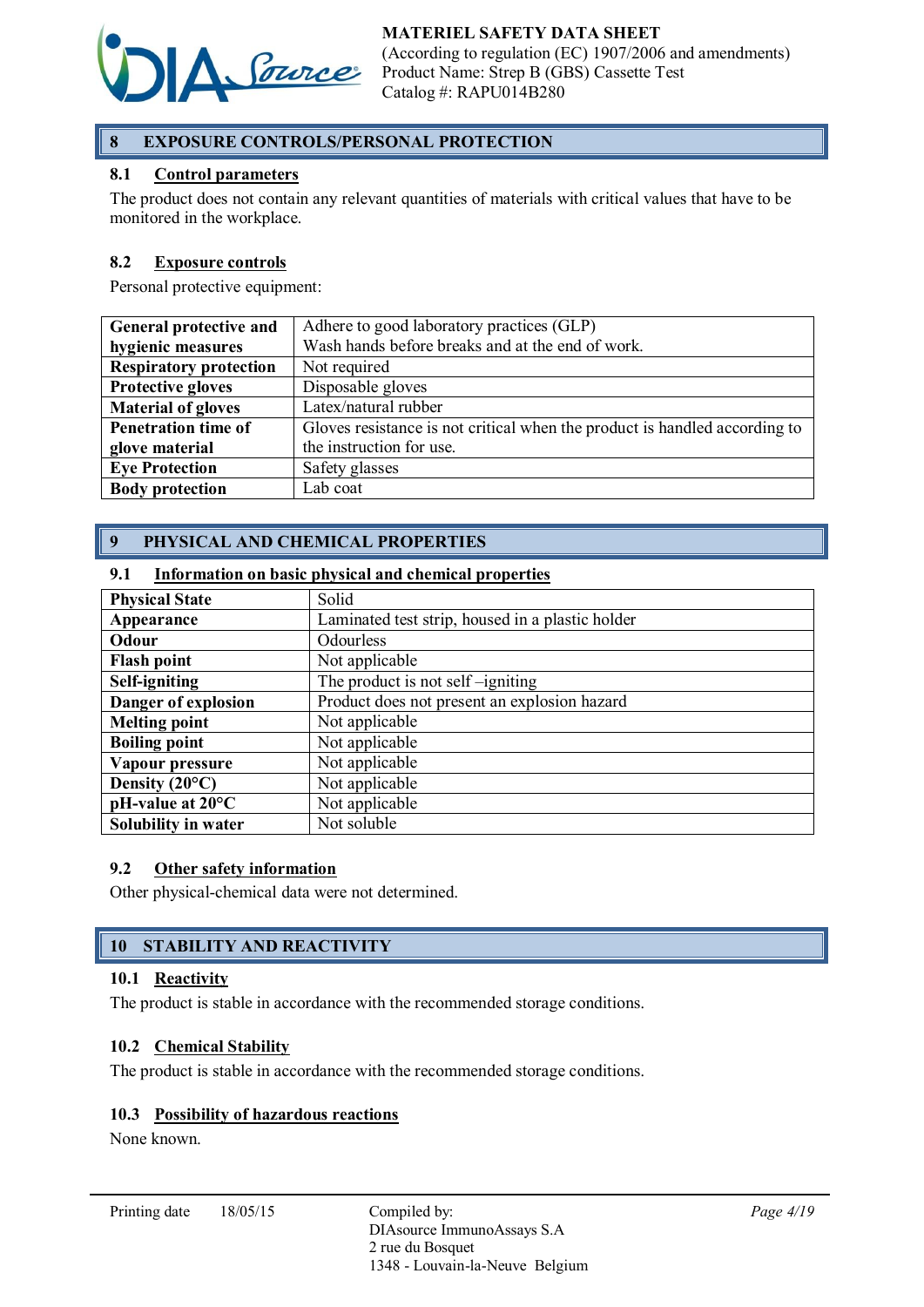

# 10.4 Conditions to Avoid

None known.

# 10.5 Incompatible materials

None known.

# 10.6 Hazardous Decomposition Products

None known.

# 11 TOXICOLOGICAL INFORMATION

### 11.1 Information on toxicological effects

| Quantitative data on the toxic effects of this product is not<br><b>Acute toxicity</b> |                                                               |
|----------------------------------------------------------------------------------------|---------------------------------------------------------------|
|                                                                                        | available.                                                    |
| <b>Irritation</b>                                                                      | Contact with the chemicals impregnated in the test strip      |
|                                                                                        | may cause mild irritation.                                    |
| <b>Corrosivity</b>                                                                     | Not applicable                                                |
| <b>Sensitisation</b>                                                                   | Not applicable                                                |
| <b>Repeated dose toxicity</b>                                                          | Quantitative data on the toxic effects of this product is not |
|                                                                                        | available.                                                    |
| Carcinogenicity                                                                        | Not applicable                                                |
| <b>Mutagenicity</b>                                                                    | Not applicable                                                |
| <b>Toxicity for reproduction</b>                                                       | Not applicable                                                |

# 12 ECOLOGICAL INFORMATION

# 12.1 Toxicity

Quantitative data on the toxic effects of this product is not available.

# 12.2 Persistence and degradability

The device contains plastic and other components that are not readily degradable.

# 12.3 Bioaccumulation

No data exists.

# 12.4 Mobility in soil

No data exists.

# 12.5 Results of PBT and vPvB assessment

No data exists.

# 12.6 Other adverse effects

No data exists.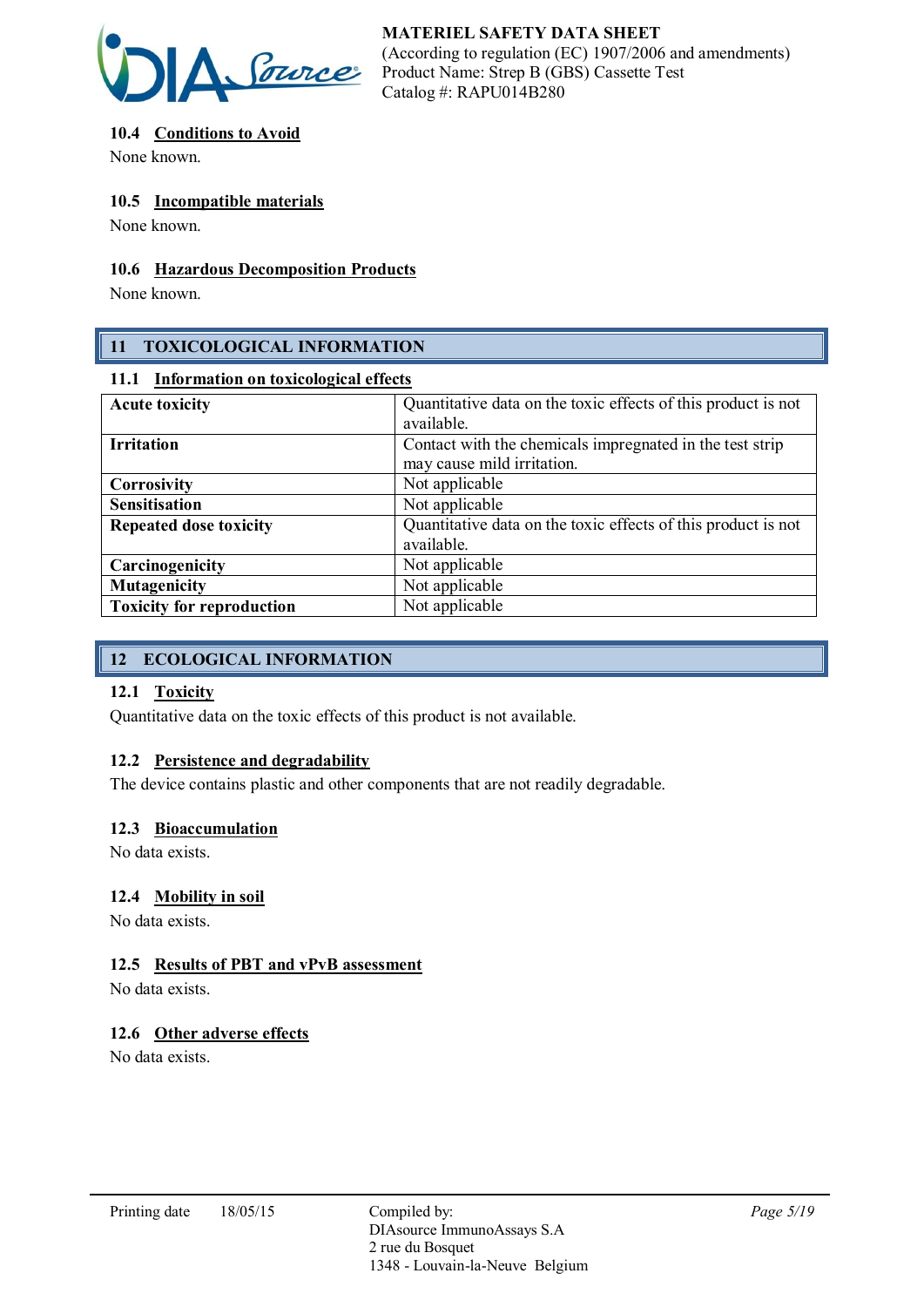

# 13 DISPOSAL CONSIDERATIONS

### 13.1 Waste treatment methods

| <b>Product</b>           | Used devices and other contaminated materials should be disposed of   |  |
|--------------------------|-----------------------------------------------------------------------|--|
|                          | as extremely biohazardous waste. To ensure compliance with anti-      |  |
|                          | pollution and other laws of the country concerned, we recommend that  |  |
|                          | you contact the relevant (local) authorities and/or an approved waste |  |
|                          | disposal company for information.                                     |  |
| European waste catalogue | 18 01 03 wastes whose collection and disposable is subject to special |  |
|                          | requirements in order to prevent infection.                           |  |
| Packaging                | Disposal must be made in accordance with local waste management       |  |
|                          | regulations. Contaminated packaging must be disposed of in the same   |  |
|                          | manner as the product.                                                |  |
|                          | Non-Contaminated packaging materials may be recycled. Contact your    |  |
|                          | local service providers for further informations.                     |  |

# 14 TRANSPORT INFORMATION

### 14.1 UN-Number

Not applicable

### 14.2 UN proper shipping name

### ADR/RID: Not applicable IMDG-Code / ICAO-TI / IATA-DGR: Not applicable

### 14.3 Transport hazard class

Not regulated for transport.

# 14.4 Packing group

Not applicable

14.5 Environmental hazards ADR/RID / IMDG-Code / ICAO-TI / IATA-DGR: No

Marine Pollutant: No

### 14.6 Special precautions for user

See sections 6-8.

# 14.7 Transport in bulk according to Annex II of MARPOL 73/78 and the IBC Code

Delivery will only be taken in suitable and regulatory approved packaging.

# 15 REGULATORY INFORMATION

# 15.1 Safety, health and environmental regulation/legislation specific for the substance or mixture

EU regulations: Not applicable Germany: Not applicable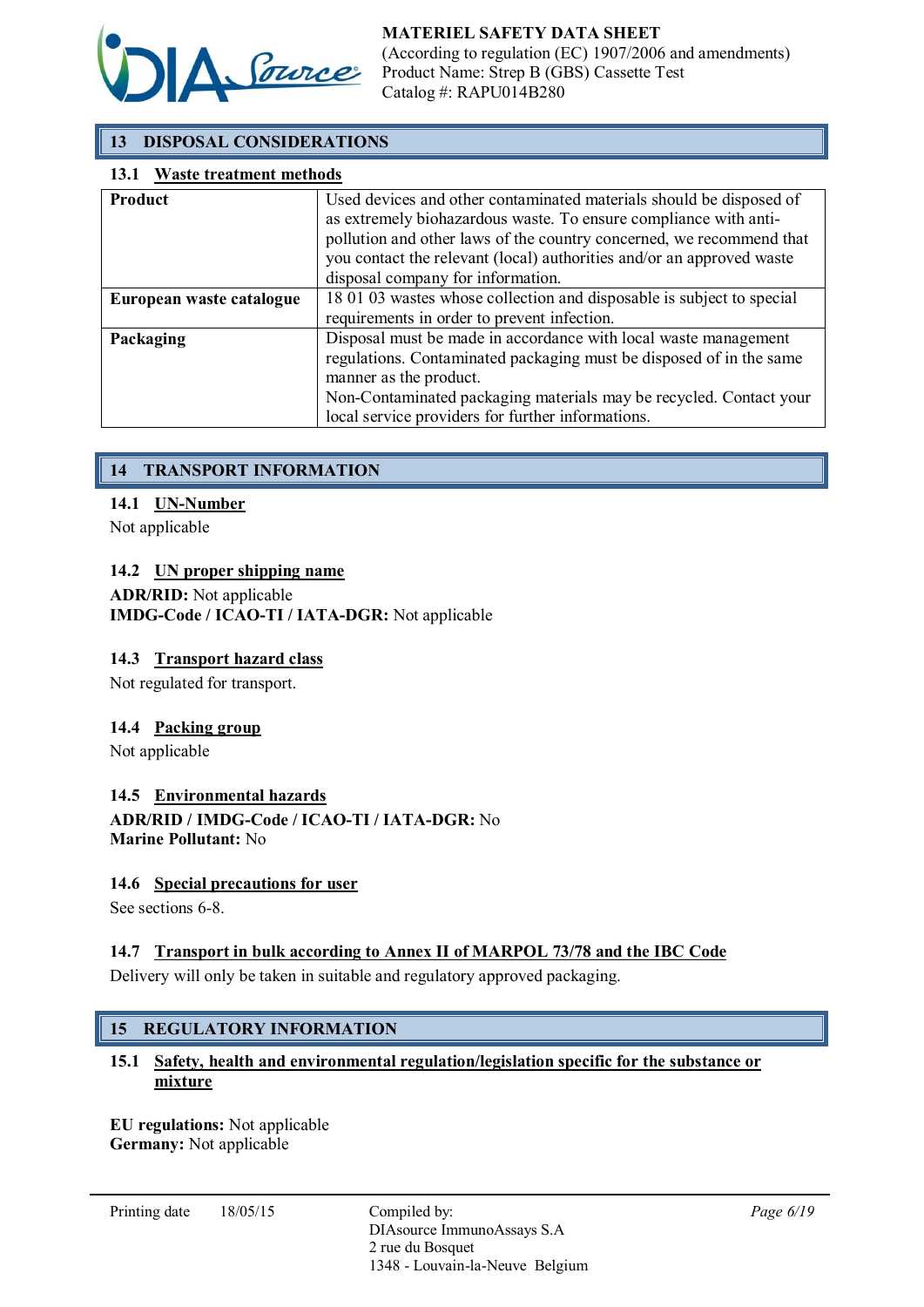

# 15.2 Chemical Safety Assessment

The mixture was not subjected to security assessment.

# 16 OTHER INFORMATION

### General information

The information and recommendations presented in this MSDS are based on sources believed to be accurate. It is the user`s responsibility to determine the suitability of the information for their particular purposes.

### Hazard statements:

H300 Fatal if swallowed. H400 Very toxic to aquatic life. H410 Very toxic to aquatic life with long lasting effects.

### Risk phrases:

R28 Very toxic if swallowed. R32 Contact with acids liberates very toxic gas. R50/53 Very toxic to aquatic organisms, may cause long-term adverse effects in the aquatic environment.

### Legend:

ADR: Accord européen relatif au transport international des marchandises Dangereuses par Route. RID: Règlement internationale concernent le transport des marchandises dangereuses par chemin de fer.

IMDG: International Maritime Code for Dangerous goods

IATA: International Air Transport Association

ICAO: International Civil Aviation Organisation

GHS: Globally Harmonized System of Classification and Labelling of Chemicals

EINECS: European Inventory of Existing Commercial Chemical Substances

CAS: Chemical Abstracts Service (devision of the American Chemical Society)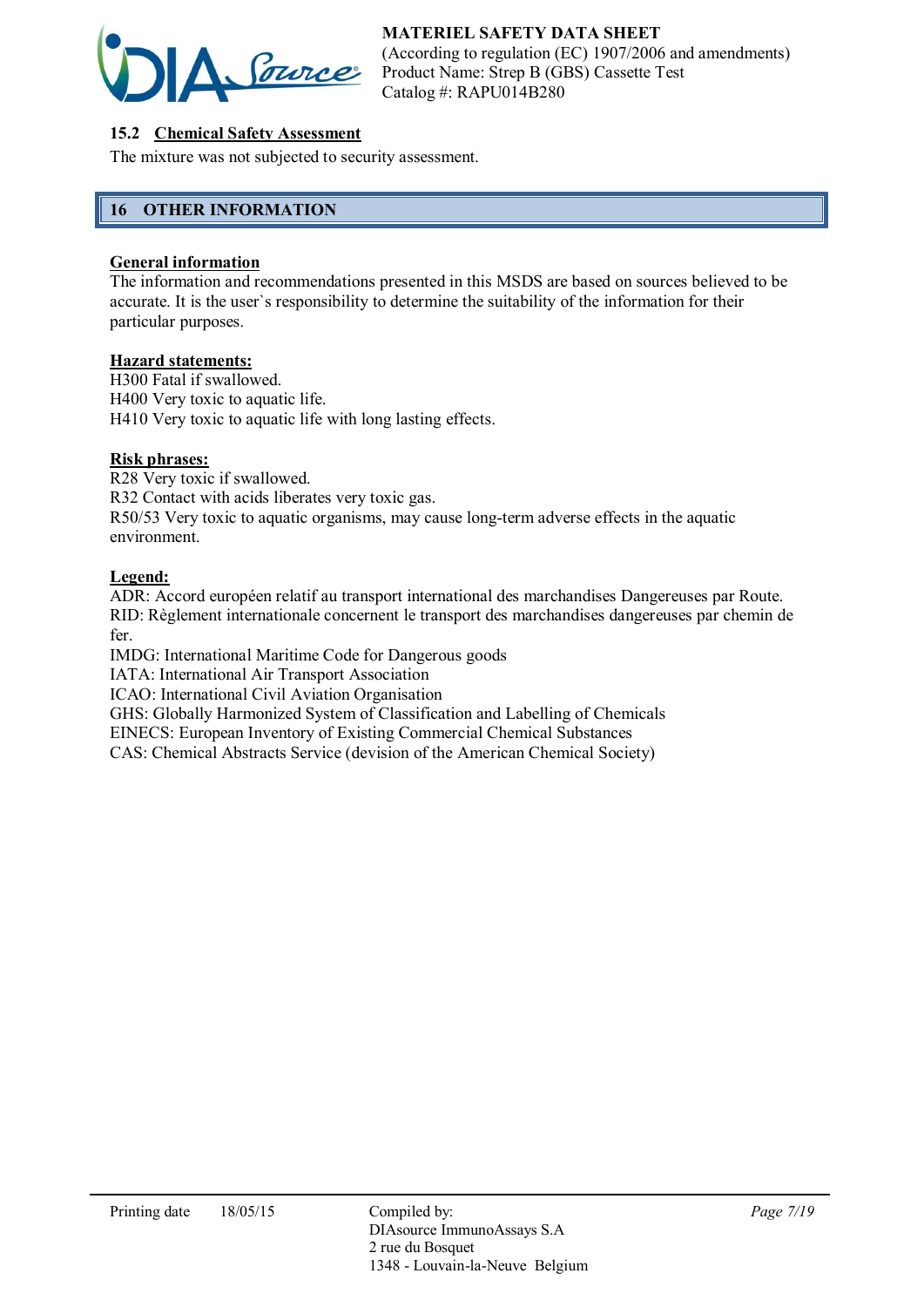

# EXTRACTION BUFFER

# 2 HAZARDS IDENTIFICATION

# 2.1 Classification of the substance or mixture

Not applicable.

# 2.2 Label elements

2.2.1 According to regulation (EC) No. 1272/2008 Hazard picograms and Signal word: Not applicable

2.2.2 Hazardous components for labeling

Hazard statements: Not applicable

Precautionary statements: Not applicable

2.2.3 Labelling according to guideline 1999 / 45 /EC

Hazard pictograms and Signal word: Not applicable

Risk phrases: Not applicable

Safety phrases: Not applicable

# 2.3 Other hazards

Not applicable

# 3 COMPOSITION/INFORMATION ON INGREDIENTS

### Mixture

| Component      | $\cos n^{\circ}$ | EINECS $n^{\circ}$ | Class              | Conc.     |
|----------------|------------------|--------------------|--------------------|-----------|
| Sodium nitrite | 7632-00-0        | 231-555-9          | $O,T,N, R$ 8-25-50 | $< 0.1\%$ |
|                |                  |                    | GHS03, GHS06,      |           |
|                |                  |                    | GHS09              |           |
|                |                  |                    | H 272-301-400      |           |

For the wording of the listed phrases refer to section 16.

# 4 FIRST AID MEASURES

# 4.1 Description of first aid measures

The following first aid measures are only relevant in the event of serious misuse, whereby the device is disassembled and there is exposure to the chemicals in the strip.

2 rue du Bosquet

| <b>After Inhalation</b> |          | Supply fresh air; consult doctor in case of complaint.                           |             |  |
|-------------------------|----------|----------------------------------------------------------------------------------|-------------|--|
| After skin contact      |          | Immediately wash thoroughly with soap and water. Immediately seek medical advice |             |  |
|                         |          | if it causes itchiness and inflammation, etc.                                    |             |  |
|                         |          |                                                                                  |             |  |
| Printing date           | 18/05/15 | Compiled by:<br>DIAsource ImmunoAssays S.A                                       | Page $8/19$ |  |

1348 - Louvain-la-Neuve Belgium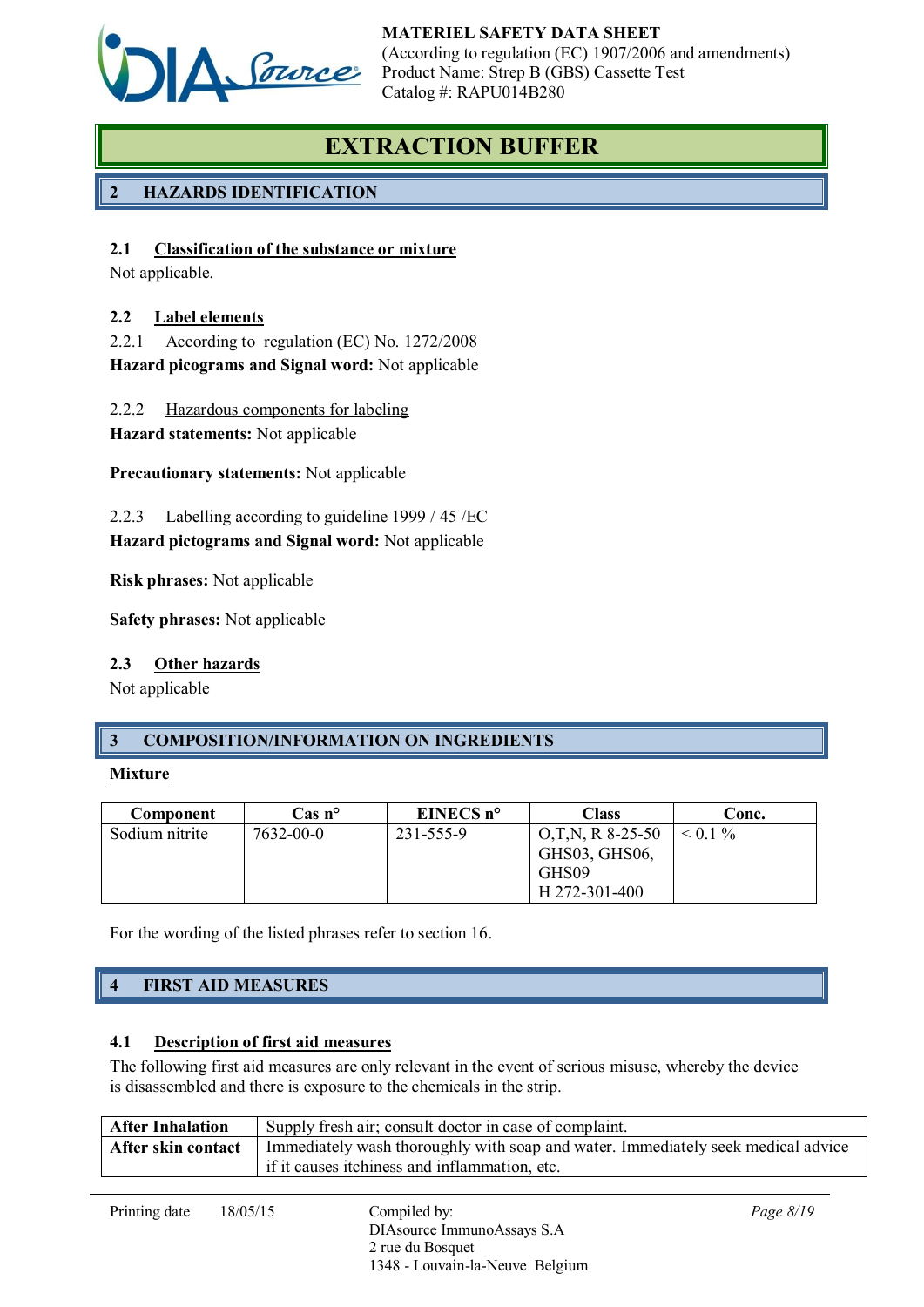

| After eye contact      | In case of eye contact, immediately rinse eye thoroughly with plenty of water.<br>Remove contact lenses and continue rinsing for at least 15 minutes. Get immediate<br>medical attention. |  |
|------------------------|-------------------------------------------------------------------------------------------------------------------------------------------------------------------------------------------|--|
| <b>After Ingestion</b> | Rinse mouth, give plenty of water to dilute the substance, Never give anything by<br>mouth to an unconscious person. Immediate medical attention is required.                             |  |

# 4.2 Most important symptoms and effects, both acute and delayed

No informations available.

# 4.3 Indication of any immediate medical attention and special treatment needed

No informations available.

# 5 FIRE FIGHTING MEASURES

# 5.1 Extinguishing media

| Suitable            | $\vert$ CO <sub>2</sub> , powder or water spray. Fight larger fires with water spray or alcohol |  |
|---------------------|-------------------------------------------------------------------------------------------------|--|
| extinguishing media | resistant foam.                                                                                 |  |
| <b>Unsuitable</b>   | Use fire-extinguishing method suitable to surrounding conditions.                               |  |
| extinguishing media |                                                                                                 |  |

### 5.2 Special hazards arising from the substance or mixture

In case of fire, the following can be released: Nitrogen oxides  $(NO_x)$ .

# 5.3 Advice for fire fighters

Wear full protective suit and self-contained respiratory protective device when extinguishing fires.

# 6 ACCIDENTAL RELEASE MEASURES

# 6.1 Personal precaution, protective equipment and emergency procedures

Isolate spillage and clean up immediately. Refer to section 8.

# 6.2 Environmental Precautions

Do not allow to enter sewers/surface or ground water.

# 6.3 Methods and material for containment and cleaning-up

Absorb with liquid-binding material (sand, diatomite, acid binders, universal binders, sawdust) Dispose of contaminated material as waste according to section 13. Rinse of area with water.

# 6.4 Reference to other sections

See section 8 and 13.

# 7 HANDLING AND STORAGE

# 7.1 Precautions for safe handling

Observe the general safety regulations when handling chemicals. Avoid contact with eyes, skin and mucous membranes.

Keep out of reach of children.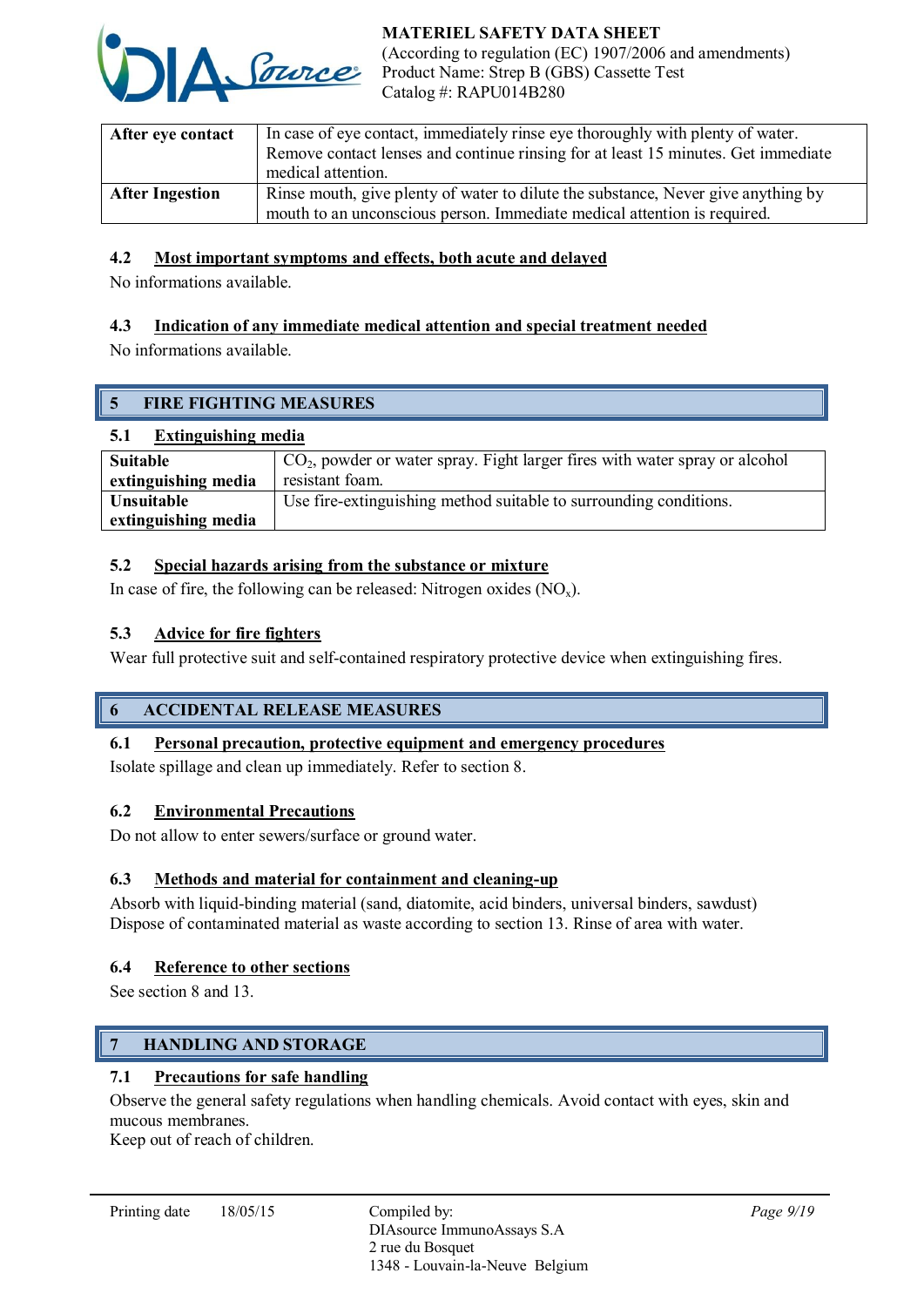# MATERIEL SAFETY DATA SHEET



(According to regulation (EC) 1907/2006 and amendments) Product Name: Strep B (GBS) Cassette Test Catalog #: RAPU014B280

# 7.2 Conditions for safe storage, including any incompatibilities

Store in the original container at 2 -30°C.

# 7.3 Specific Use(s)

In vitro Diagnostic rapid test buffer , for the qualitative detection of Strep B antigen in samples taken from vaginal, rectal swaps of pregnant women or diverse swabs from newborn. For professional use only.

# 8 EXPOSURE CONTROLS/PERSONAL PROTECTION

### 8.1 Control parameters

The product does not contain any relevant quantities of materials with critical values that have to be monitored in the workplace.

### 8.2 Exposure controls

Personal protective equipment:

| General protective and        | Adhere to good laboratory practices (GLP)                                  |
|-------------------------------|----------------------------------------------------------------------------|
| hygienic measures             | Wash hands before breaks and at the end of work.                           |
| <b>Respiratory protection</b> | Not required                                                               |
| <b>Protective gloves</b>      | Disposable gloves                                                          |
| <b>Material of gloves</b>     | Latex/natural rubber                                                       |
| <b>Penetration time of</b>    | Gloves resistance is not critical when the product is handled according to |
| glove material                | the instruction for use.                                                   |
| <b>Eye Protection</b>         | Safety glasses                                                             |
| <b>Body protection</b>        | Lab coat                                                                   |

# 9 PHYSICAL AND CHEMICAL PROPERTIES

### 9.1 Information on basic physical and chemical properties

| <b>Physical State</b>        | Liquid                                       |  |
|------------------------------|----------------------------------------------|--|
| Appearance                   | Clear                                        |  |
| Odour                        | Odourless                                    |  |
| <b>Flash point</b>           | Not applicable                               |  |
| Self-igniting                | The product is not self-igniting             |  |
| Danger of explosion          | Product does not present an explosion hazard |  |
| <b>Melting point</b>         | $0^{\circ}$ C, similar to water              |  |
| <b>Boiling point</b>         | $100^{\circ}$ C, similar to water            |  |
| Vapour pressure              | 23 hPa, similar to water                     |  |
| Density $(20^{\circ}C)$      | $1.01$ g/cm <sup>3</sup>                     |  |
| $pH$ -value at $20^{\circ}C$ | 9.0                                          |  |
| Solubility in water          | Fully miscible                               |  |

### 9.2 Other safety information

Other physical-chemical data were not determined.

# 10 STABILITY AND REACTIVITY

# 10.1 Reactivity

The product is stable in accordance with the recommended storage conditions.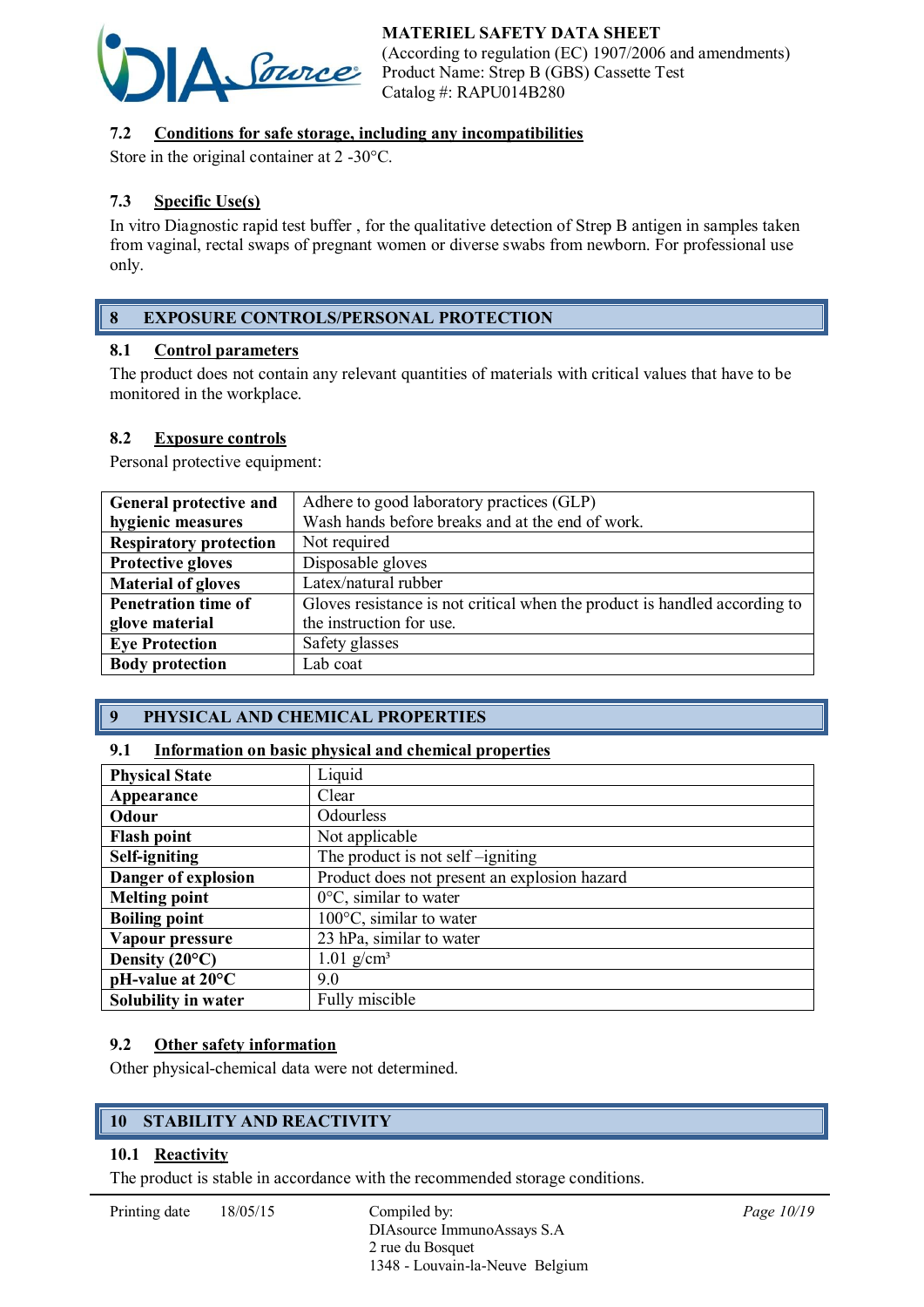

# 10.2 Chemical Stability

The product is stable in accordance with the recommended storage conditions.

### 10.3 Possibility of hazardous reactions

No dangerous reactions known.

### 10.4 Conditions to Avoid

None known.

### 10.5 Incompatible materials

No informations available.

### 10.6 Hazardous Decomposition Products

None known.

# 11 TOXICOLOGICAL INFORMATION

### 11.1 Information on toxicological effects

| <b>Acute toxicity</b>            | Quantitative data on the toxic effects of this product is not |  |
|----------------------------------|---------------------------------------------------------------|--|
|                                  | available.                                                    |  |
| <b>Irritation</b>                | After skin contact: Irritating effect                         |  |
|                                  | After eye contact: Irritating effect                          |  |
|                                  | After inhalation: Irritating effect                           |  |
| <b>Corrosivity</b>               | None known                                                    |  |
| <b>Sensitisation</b>             | No sensitizing effects known.                                 |  |
| <b>Repeated dose toxicity</b>    | Quantitative data on the toxic effects of this product is not |  |
|                                  | available.                                                    |  |
| Carcinogenicity                  | None known                                                    |  |
| <b>Mutagenicity</b>              | None known                                                    |  |
| <b>Toxicity for reproduction</b> | None known                                                    |  |

# 12 ECOLOGICAL INFORMATION

### 12.1 Toxicity

Quantitative data on the toxic effects of this product is not available.

### 12.2 Persistence and degradability

No results of biodegradability studies are available.

### 12.3 Bioaccumulation

Does not accumulate in organisms.

### 12.4 Mobility in soil

No data exists.

### 12.5 Results of PBT and vPvB assessment

No data exists.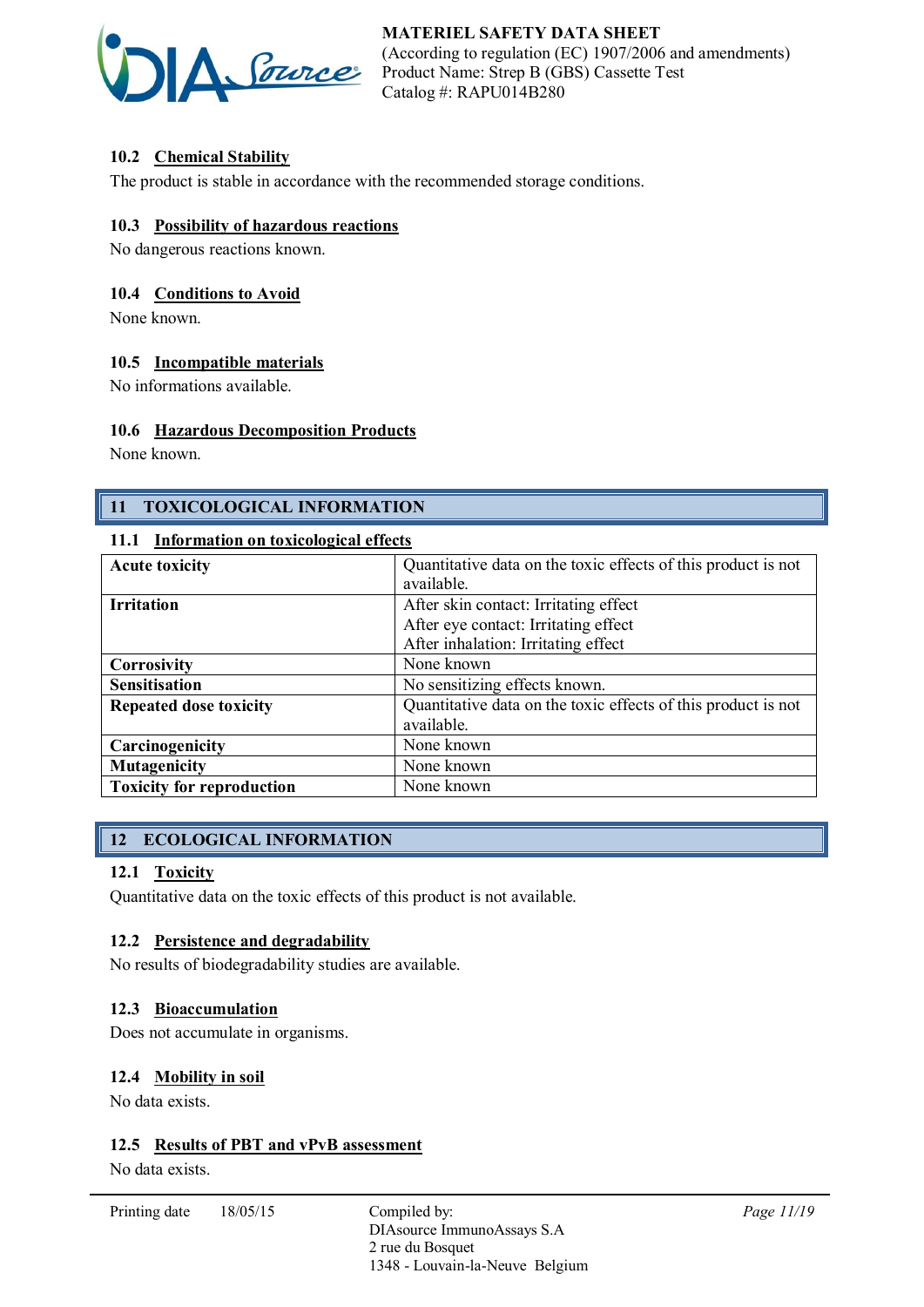

# 12.6 Other adverse effects

No data exists.

# 13 DISPOSAL CONSIDERATIONS

### 13.1 Waste treatment methods

| <b>Product</b>           | Chemical residues and remains should be routinely handled as special<br>waste. This must be disposed of in compliance with anti-pollution and<br>other laws of the country concerned. To ensure compliance we<br>recommend that you contact the relevant (local) authorities and/or an<br>approved waste-disposal company for information. |
|--------------------------|--------------------------------------------------------------------------------------------------------------------------------------------------------------------------------------------------------------------------------------------------------------------------------------------------------------------------------------------|
| European waste catalogue | 18 01 03 wastes whose collection and disposable is subject to special                                                                                                                                                                                                                                                                      |
|                          | requirements in order to prevent infection.                                                                                                                                                                                                                                                                                                |
| Packaging                | Disposal must be made in accordance with local waste management<br>regulations. Contaminated packaging must be disposed of in the same<br>manner as the product.<br>Non-Contaminated packaging materials may be recycled. Contact your<br>local service providers for further informations.                                                |

# 14 TRANSPORT INFORMATION

### 14.1 UN-Number

Not applicable

# 14.2 UN proper shipping name

ADR/RID: Not applicable IMDG-Code / ICAO-TI / IATA-DGR: Not applicable

### 14.3 Transport hazard class

Not regulated for transport.

### 14.4 Packing group

Not applicable

# 14.5 Environmental hazards

ADR/RID / IMDG-Code / ICAO-TI / IATA-DGR: No Marine Pollutant: No

### 14.6 Special precautions for user

See sections 6-8.

# 14.7 Transport in bulk according to Annex II of MARPOL 73/78 and the IBC Code

Delivery will only be taken in suitable and regulatory approved packaging.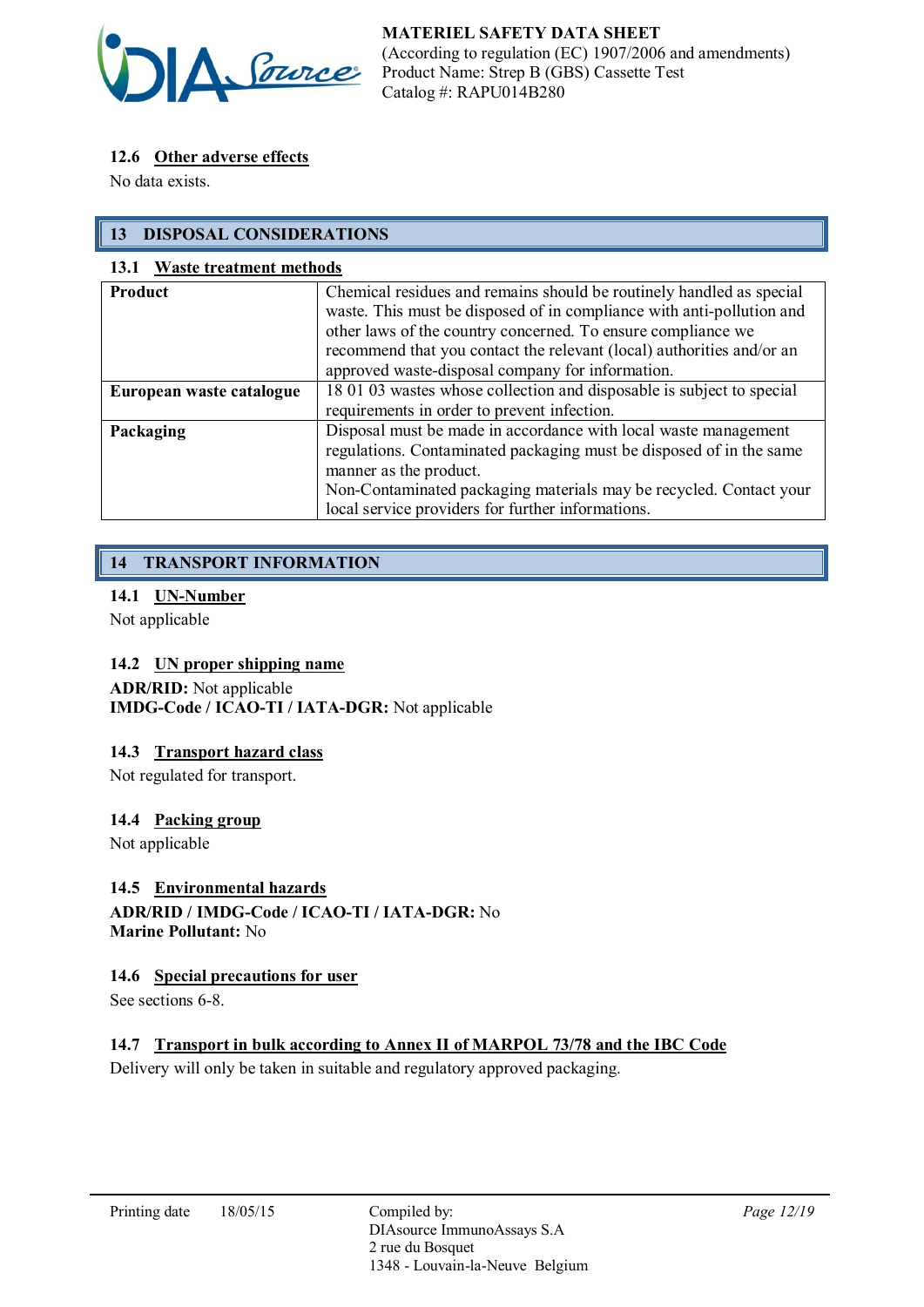

# 15 REGULATORY INFORMATION

### 15.1 Safety, health and environmental regulation/legislation specific for the substance or mixture

EU regulations: Preparation not classified as dangerous according to regulation (EC) No. 1272/2008. Germany: Not applicable.

### 15.2 Chemical Safety Assessment

The mixture was not subjected to security assessment.

# 16 OTHER INFORMATION

### General information

The information and recommendations presented in this MSDS are based on sources believed to be accurate. It is the user`s responsibility to determine the suitability of the information for their particular purposes.

### Hazard statements:

H272: May intensify fire; oxidizer H301: Toxic if swallowed H400: Very Toxic to aquatic organisms

### Risk phrases:

R8: Contact with combustible material may cause fire R25: Toxic if swallowed R50: Very toxic to aquatic organism

### Legend:

ADR: Accord européen relatif au transport international des marchandises Dangereuses par Route. RID: Règlement internationale concernent le transport des marchandises dangereuses par chemin de fer.

IMDG: International Maritime Code for Dangerous goods

IATA: International Air Transport Association

ICAO: International Civil Aviation Organisation

GHS: Globally Harmonized System of Classification and Labelling of Chemicals

EINECS: European Inventory of Existing Commercial Chemical Substances

CAS: Chemical Abstracts Service (devision of the American Chemical Society)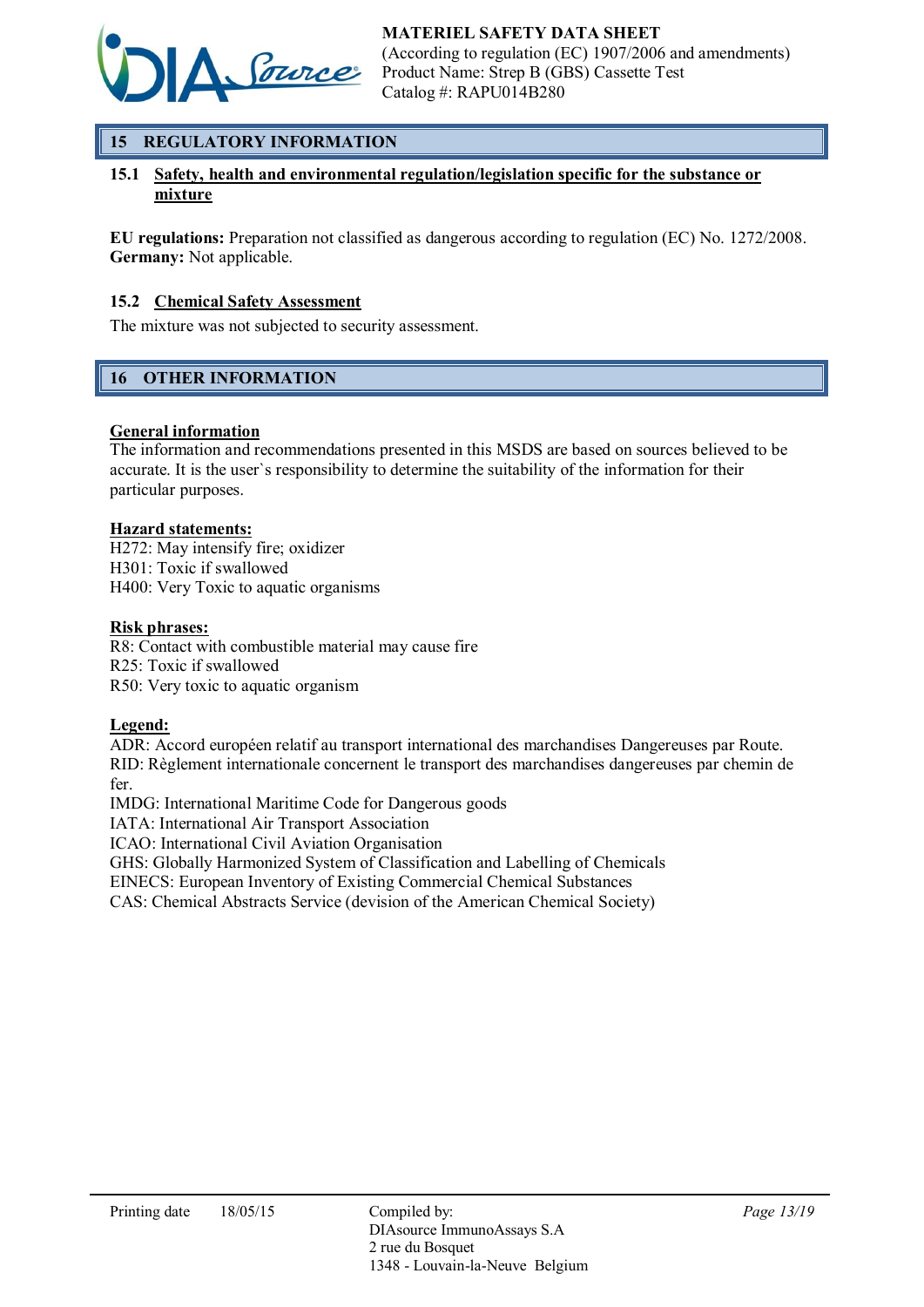

# **CONTROL**

# 2 HAZARDS IDENTIFICATION

2.1 Classification of the substance or mixture

Not applicable.

# 2.2 Label elements

2.2.1 According to regulation (EC) No. 1272/2008

Hazard picograms and Signal word: Not applicable

2.2.2 Hazardous components for labeling

Hazard statements: Not applicable

Precautionary statements: Not applicable

2.2.3 Labelling according to guideline 1999 / 45 /EC

# Hazard pictograms and Signal word: Not applicable

Risk phrases: Not applicable

Safety phrases: Not applicable

# 2.3 Other hazards

Also contains non-viable Strep B organism.

# 3 COMPOSITION/INFORMATION ON INGREDIENTS

# **Mixture**

| Component    | $\cos n^{\circ}$ | EINECS $n^{\circ}$ | Class                                       | Conc.        |
|--------------|------------------|--------------------|---------------------------------------------|--------------|
| Sodium azide | 26628-22-8       | 247-852-1          | $T+$ , N, R 28-32-<br>50/53<br>GHS06, GHS09 | $\leq 0.1\%$ |
|              |                  |                    | H 300-400-410                               |              |

Also contains non-viable Strep B organism  $(1x10<sup>8</sup>$ org/ml) For the wording of the listed phrases refer to section 16.

# 4 FIRST AID MEASURES

# 4.1 Description of first aid measures

| <b>After Inhalation</b> | Not a significant route of exposure. Remove to fresh air. If breathing is difficult, Get<br>medical attention immediately.                                                                                                                                                                                    |
|-------------------------|---------------------------------------------------------------------------------------------------------------------------------------------------------------------------------------------------------------------------------------------------------------------------------------------------------------|
| After skin contact      | Can be irritating to skin, prolonged contact can be more severe, no adverse effects<br>during normal usage. In case of skin contact, rinse area for at least 15 minutes.<br>Remove contaminated clothes and shoes; wash thoroughly before reuse. Get<br>immediately medical attention if irritation persists. |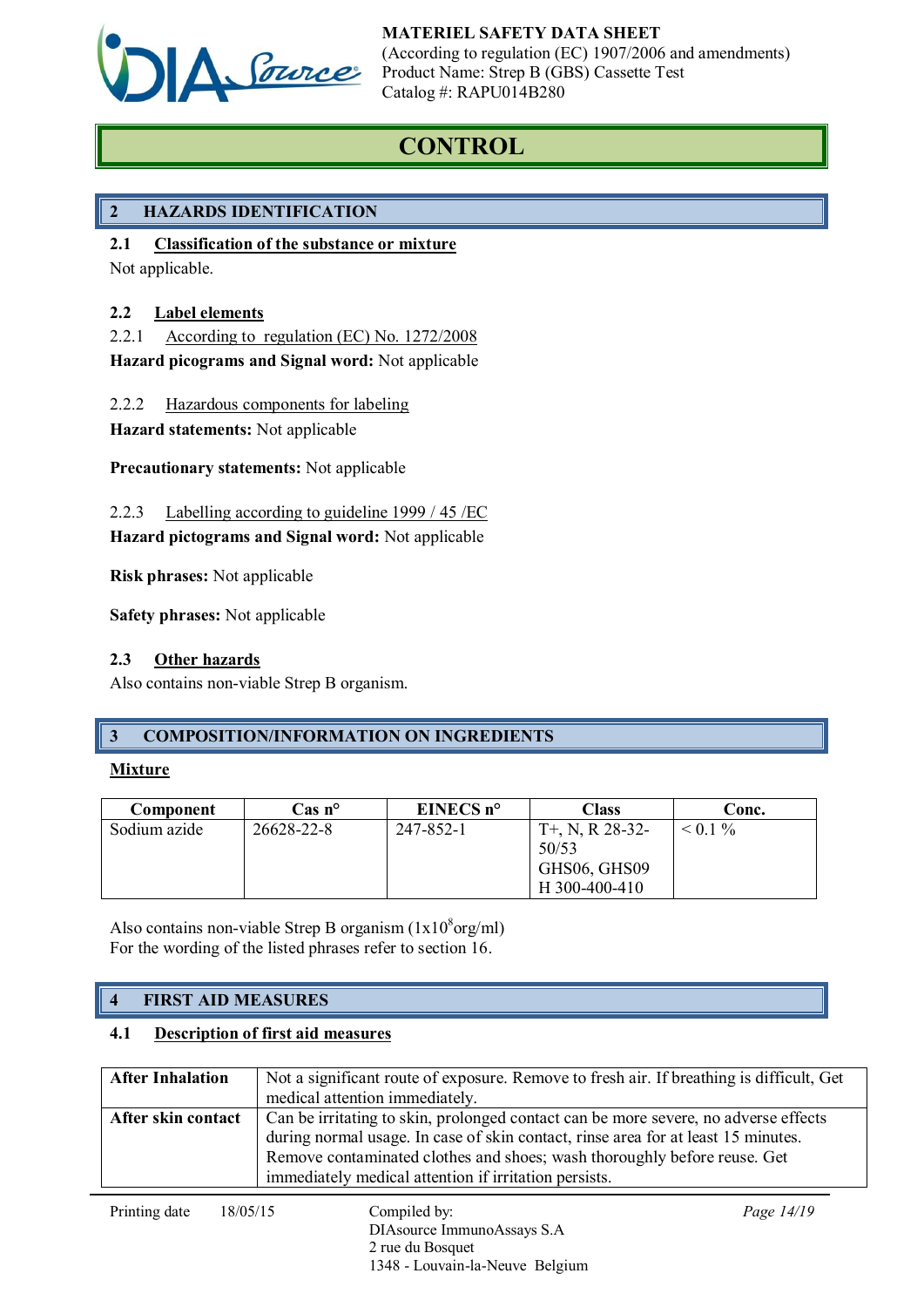

| After eye contact      | In case of eye contact, immediately rinse eye thoroughly with plenty of water.    |  |
|------------------------|-----------------------------------------------------------------------------------|--|
|                        | Remove contact lenses and continue rinsing for at least 15 minutes. Get immediate |  |
|                        | medical attention.                                                                |  |
| <b>After Ingestion</b> | Wash out mouth with water. Consult a doctor. Take Antibiotics.                    |  |

### 4.2 Most important symptoms and effects, both acute and delayed

Not applicable.

# 4.3 Indication of any immediate medical attention and special treatment needed

Not applicable.

# 5 FIRE FIGHTING MEASURES

### 5.1 Extinguishing media

| Suitable            | $\mathrm{CO}_{2}$ , powder or water spray. Fight larger fires with water spray or alcohol |
|---------------------|-------------------------------------------------------------------------------------------|
| extinguishing media | resistant foam.                                                                           |
| Unsuitable          | Use fire-extinguishing methods suitable to surrounding conditions.                        |
| extinguishing media |                                                                                           |

### 5.2 Special hazards arising from the substance or mixture

In case of fire, the following can be released: Carbon oxides  $(CO_x)$ , Nitrogen oxides  $(NO_x)$ , Phosphorous oxides  $(P_xO_y)$ .

### 5.3 Advice for fire fighters

No specific procedure.

# 6 ACCIDENTAL RELEASE MEASURES

### 6.1 Personal precaution, protective equipment and emergency procedures

Refer to Section 8 for protective measures when handling the spillage.

### 6.2 Environmental Precautions

Do not allow to enter sewers/surface or ground water.

# 6.3 Methods and material for containment and cleaning-up

Absorb with liquid-binding material (sand, diatomite, acid binders, universal binders, sawdust) Dispose of contaminated material as waste according to section 13. Rinse of area with water.

### 6.4 Reference to other sections

See section 8 and 13.

# 7 HANDLING AND STORAGE

# 7.1 Precautions for safe handling

Observe the general safety regulations when handling chemicals. Avoid contact with eyes, skin and mucous membranes.

Keep out of reach of children.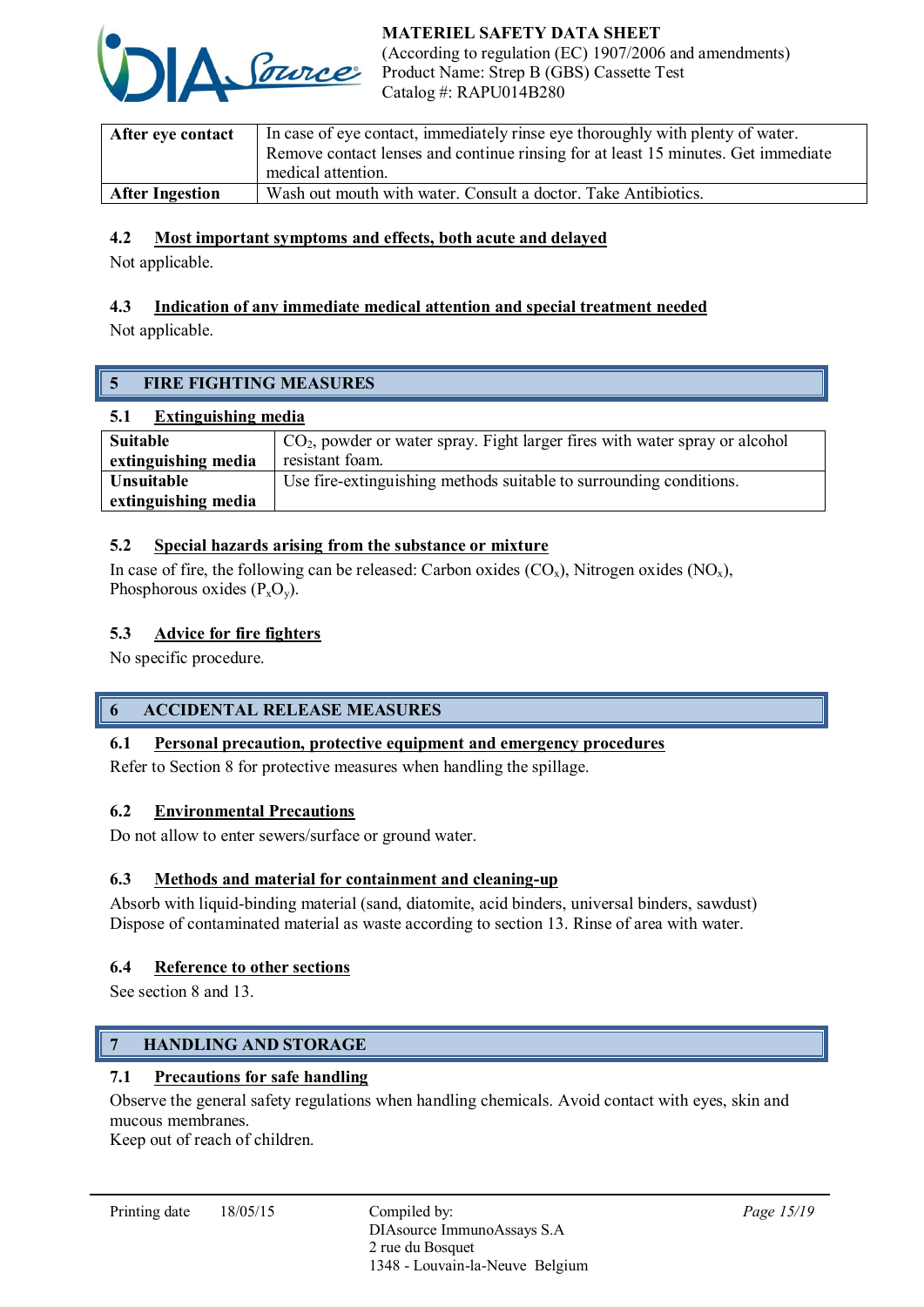# MATERIEL SAFETY DATA SHEET



(According to regulation (EC) 1907/2006 and amendments) Product Name: Strep B (GBS) Cassette Test Catalog #: RAPU014B280

# 7.2 Conditions for safe storage, including any incompatibilities

Store in the original container at 2-30°C,avoid the direct exposure to sunlight.

# 7.3 Specific Use(s)

Positive Control solution for external Quality Control of In vitro Diagnostic rapid test of Streptococcus B Antigen in samples taken from vaginal, rectal swaps of pregnant women or diverse swabs from newborn. For professional use only.

# 8 EXPOSURE CONTROLS/PERSONAL PROTECTION

### 8.1 Control parameters

The product does not contain any relevant quantities of materials with critical values that have to be monitored in the workplace.

# 8.2 Exposure controls

Personal protective equipment:

| General protective and        | Adhere to good laboratory practices (GLP).                                 |  |
|-------------------------------|----------------------------------------------------------------------------|--|
| hygienic measures             | Wash hands before breaks and at the end of work                            |  |
| <b>Respiratory protection</b> | Not required                                                               |  |
| <b>Protective gloves</b>      | Disposable gloves                                                          |  |
| <b>Material of gloves</b>     | Latex/natural rubber                                                       |  |
| <b>Penetration time of</b>    | Gloves resistance is not critical when the product is handled according to |  |
| glove material                | the instruction for use.                                                   |  |
| <b>Eye Protection</b>         | Safety glasses                                                             |  |
| <b>Body protection</b>        | Lab coat                                                                   |  |

# 9 PHYSICAL AND CHEMICAL PROPERTIES

### 9.1 Information on basic physical and chemical properties

| <b>Physical State</b>        | Liquid                                       |  |
|------------------------------|----------------------------------------------|--|
| Appearance                   | Colourless                                   |  |
| Odour                        | Odourless                                    |  |
| <b>Flash point</b>           | Not applicable                               |  |
| Self-igniting                | The product is not self-igniting             |  |
| Danger of explosion          | Product does not present an explosion hazard |  |
| <b>Melting point</b>         | $0^{\circ}$ C, similar to water              |  |
| <b>Boiling point</b>         | $100^{\circ}$ C, similar to water            |  |
| Vapour pressure              | 23 hPa, similar to water                     |  |
| Density $(20^{\circ}C)$      | $1.05$ g/cm <sup>3</sup>                     |  |
| $pH$ -value at $20^{\circ}C$ | 8.0                                          |  |
| Solubility in water          | Fully miscible                               |  |

### 9.2 Other safety information

Other physical-chemical data were not determined.

# 10 STABILITY AND REACTIVITY

# 10.1 Reactivity

The product is stable in accordance with the recommended storage conditions.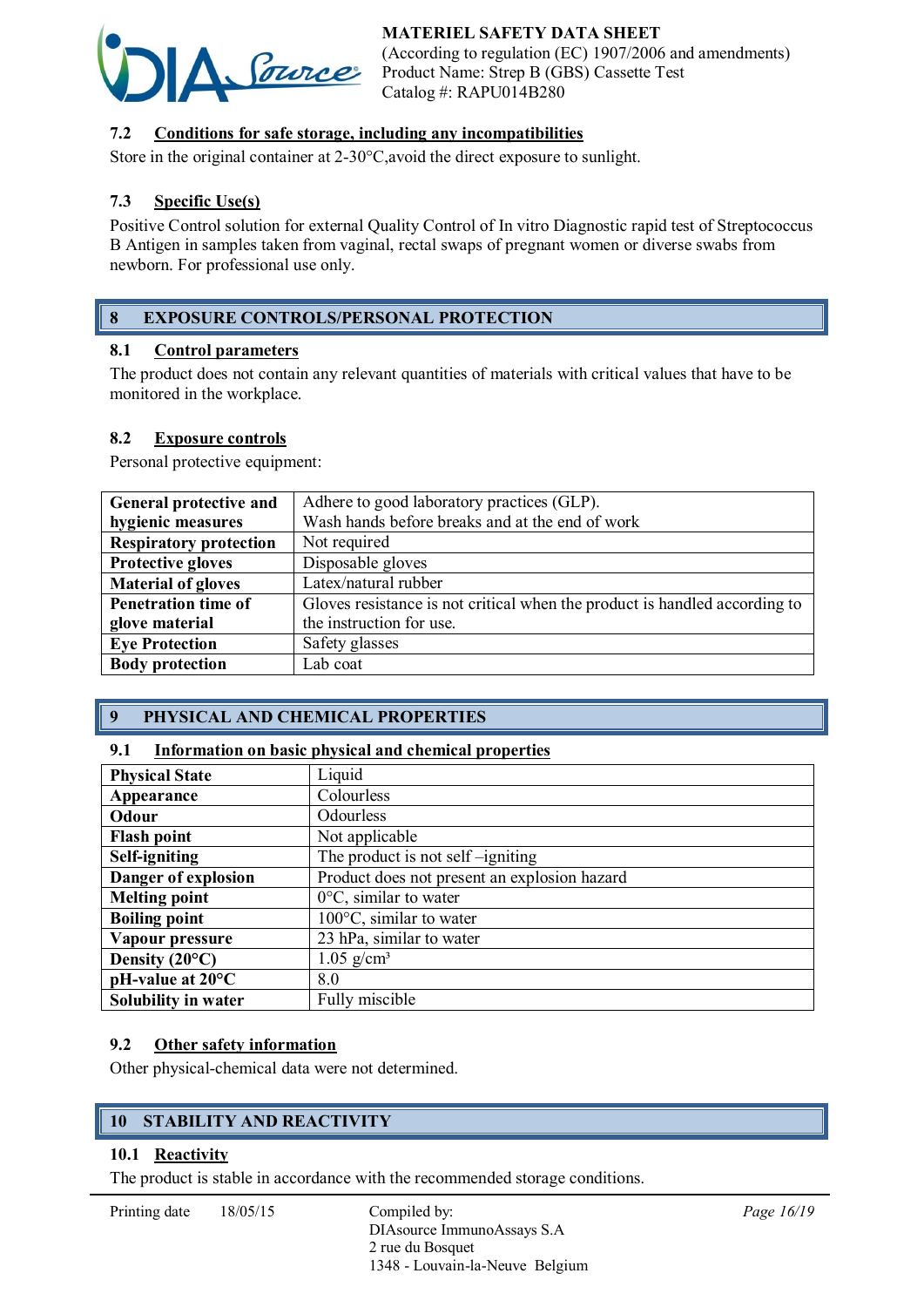

# 10.2 Chemical Stability

The product is stable in accordance with the recommended storage conditions.

### 10.3 Possibility of hazardous reactions

None known.

### 10.4 Conditions to Avoid

None known.

### 10.5 Incompatible materials

No informations available.

### 10.6 Hazardous Decomposition Products

None known.

# 11 TOXICOLOGICAL INFORMATION

### 11.1 Information on toxicological effects

| <b>Acute toxicity</b>            | Quantitative data on the toxic effects of this product is not |  |
|----------------------------------|---------------------------------------------------------------|--|
|                                  | available.                                                    |  |
| <b>Irritation</b>                | No irritating effects anticipated after skin or eye contact.  |  |
| Corrosivity                      | None known                                                    |  |
| <b>Sensitisation</b>             | None known                                                    |  |
| <b>Repeated dose toxicity</b>    | No data exists.                                               |  |
| Carcinogenicity                  | None known                                                    |  |
| <b>Mutagenicity</b>              | None known                                                    |  |
| <b>Toxicity for reproduction</b> | None known                                                    |  |

# 12 ECOLOGICAL INFORMATION

### 12.1 Toxicity

Quantitative data on the toxic effect of this product are not available.

### 12.2 Persistence and degradability

No results of biodegradability studies are available.

### 12.3 Bioaccumulation

Does not accumulate in organisms.

### 12.4 Mobility in soil

No data exists.

### 12.5 Results of PBT and vPvB assessment

No data exists.

### 12.6 Other adverse effects

No data exists.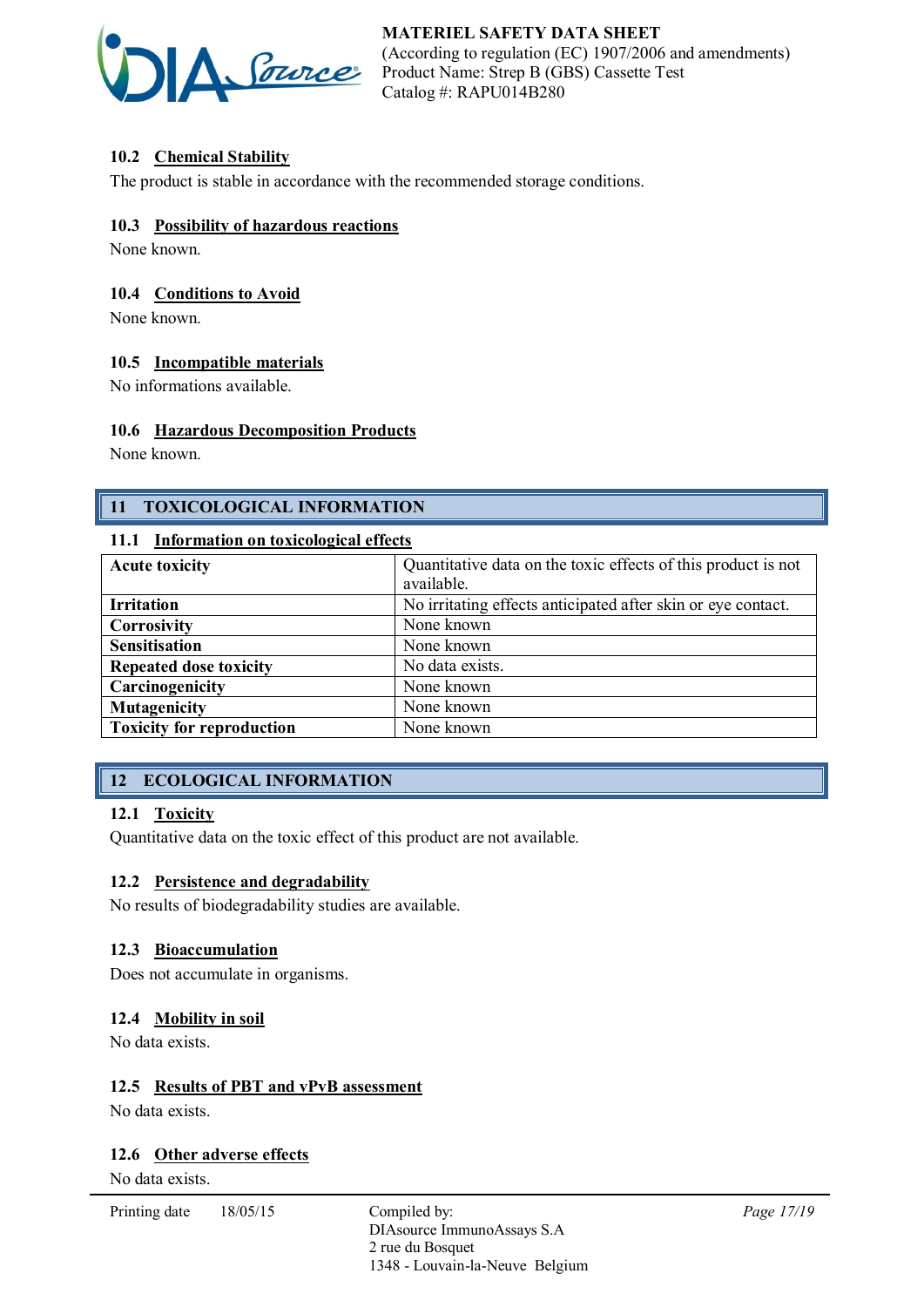

# 13 DISPOSAL CONSIDERATIONS

### 13.1 Waste treatment methods

| Product                  | Chemical residues and remains should be routinely handled as special<br>waste. This must be disposed of in compliance with anti-pollution and<br>other laws of the country concerned. To ensure compliance we<br>recommend that you contact the relevant (local) authorities and/or an<br>approved waste-disposal company for information |  |  |
|--------------------------|-------------------------------------------------------------------------------------------------------------------------------------------------------------------------------------------------------------------------------------------------------------------------------------------------------------------------------------------|--|--|
| European waste catalogue | 18 01 03 wastes whose collection and disposable is subject to special                                                                                                                                                                                                                                                                     |  |  |
|                          | requirements in order to prevent infection.                                                                                                                                                                                                                                                                                               |  |  |
| Packaging                | Disposal must be made in accordance with local waste management<br>regulations. Contaminated packaging must be disposed of in the same<br>manner as the product.<br>Non-Contaminated packaging materials may be recycled. Contact your<br>local service providers for further informations.                                               |  |  |

# 14 TRANSPORT INFORMATION

### 14.1 UN-Number

Not applicable

### 14.2 UN proper shipping name

ADR/RID: Not applicable IMDG-Code / ICAO-TI / IATA-DGR: Not applicable

### 14.3 Transport hazard class

Not regulated for transport.

#### 14.4 Packing group

Not applicable

#### 14.5 Environmental hazards

ADR/RID / IMDG-Code / ICAO-TI / IATA-DGR: No Marine Pollutant: No

### 14.6 Special precautions for user

See sections 6-8.

### 14.7 Transport in bulk according to Annex II of MARPOL 73/78 and the IBC Code

Delivery will only be taken in suitable and regulatory approved packaging.

### 15 REGULATORY INFORMATION

### 15.1 Safety, health and environmental regulation/legislation specific for the substance or mixture

EU regulations: Preparation not classified as dangerous according to regulation (EC) No. 1272/2008. Germany: Not applicable.